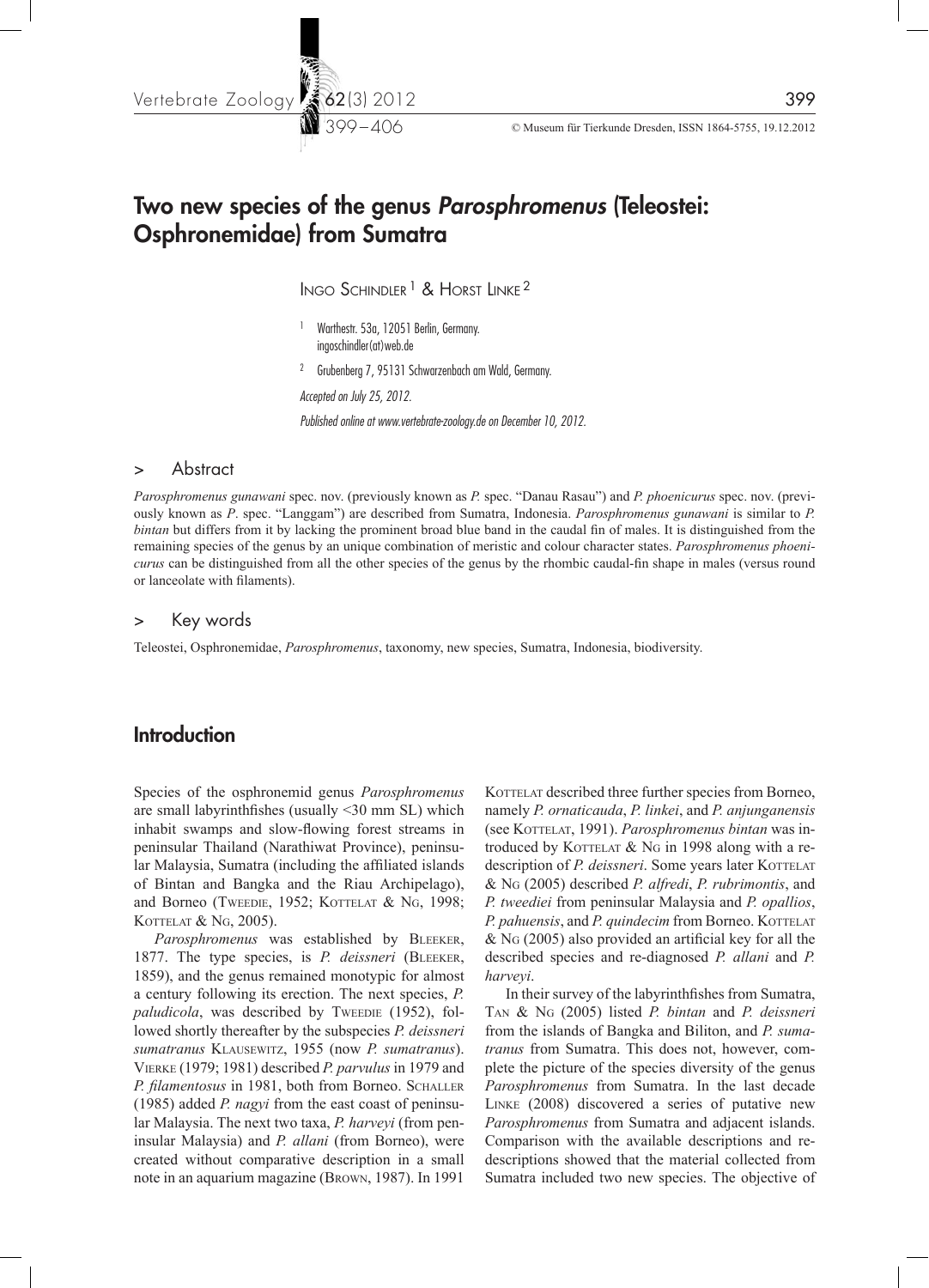

**Fig. 1.** Holotype (MTD 32798) of *Parosphromenus gunawani* spec. nov. (adult male, 27.7 mm SL).

this paper is, therefore, to provide descriptions and formal scientific names for these two new species of *Parosphromenus* from Sumatra.

# Material and methods

Methods for taking measurements follow SCHINDLER  $&$ SCHMIDT (2006). Measurements are taken as straight lines (to 0.1 mm accuracy) between two landmarks (see SCHINDLER  $&$  SCHMIDT, 2006: Fig. 1) with an electronic digital caliper. Proportions are expressed as percentages of standard length (SL). Counts were made as in WITTE  $&$  SCHMIDT (1992) except for the number of predorsal scales which were counted continuously. Numbers in brackets indicate the number of specimens examined.

To ensure the optimally objective comparison of colours, all photos of live specimens were taken under the same conditions. The photos were taken using a camera flash light with a colour temperature of about 5600 Kelvin, without any influence from any other light source.

Water parameters were measured in the field with the following instruments: wtw-Weilheim, type pH 320 with pH electrode SenTix 21 for the hydrogen ion concentration and water temperature, and Sera Handmessgerät (tolerance of 0.2%) for the electrical conductivity.

The material examined is listed under the description of each species. Types are deposited in the Museum für Tierkunde (MTD), Senckenberg Naturhistorische Sammlungen Dresden (Germany). Specimens not indicated as the holotype or paratypes are non-type ma-



**Fig. 2.** *Parosphromenus gunawani* spec. nov. (adult male) in the aquarium.

terial. The descriptions follow the general format used by KOTTELAT  $\&$  NG (2005). In addition to the data obtained from material examined, data from KOTTELAT  $&$ Ng (1998; 2005), Tan & Ng (2005), and other previously published descriptions (see introduction) were also used.

In accordance with previous publications on the taxonomy of the genus *Parosphromenus* (see KOTTELAT & Ng, 1998; 2005), the species are diagnosed and described using characteristics of external morphology (meristic and morphometric data) and colour pattern. The species concept used is the diagnostic variant of the 'phylogenetic species concept' as advocated by NIXON & WHEELER (1990). Populations which are differentiated by fixed diagnostic characters, divergent character states, or an unique combination of such characters are treated as representatives of separate species. Putative undescribed species are labelled by 'spec.' and an accessory toponym indicating the collecting site.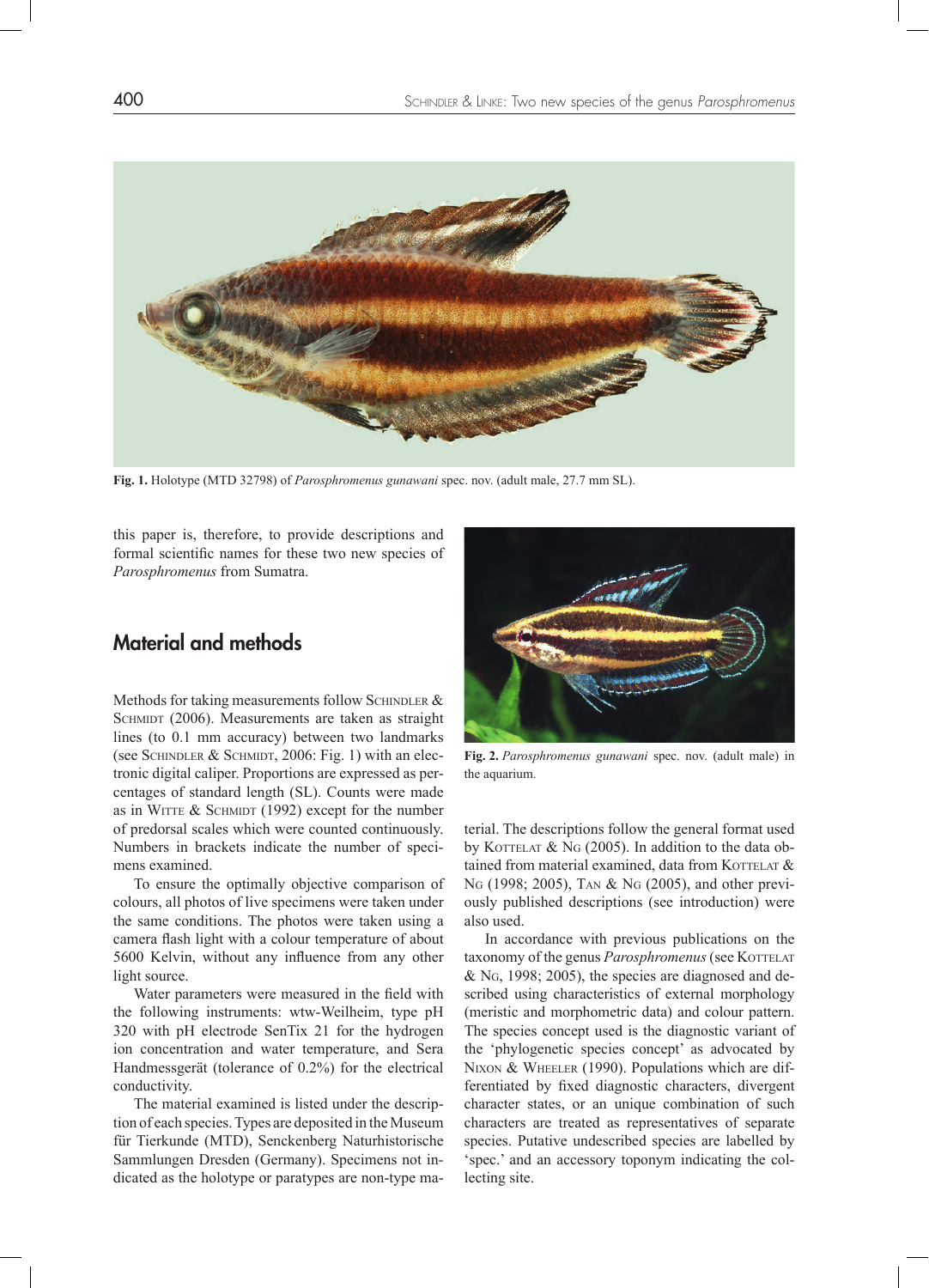|                        | P. gunawani |       |       |      | P. phoenicurus |       |       |      |
|------------------------|-------------|-------|-------|------|----------------|-------|-------|------|
|                        | min         | max   | mean  | sd   | min            | max   | mean  | sd   |
| <b>Standard length</b> | 24.0        | 27.7  | 25.8  | 1.12 | 27.9           | 29.0  | 28.5  | 0.44 |
| <b>Total length</b>    | 124.2       | 129.6 | 126.0 | 2.15 | 128.6          | 133.2 | 130.9 | 1.79 |
| <b>Head length</b>     | 31.1        | 32.7  | 31.9  | 0.52 | 29.3           | 32.5  | 30.8  | 1.24 |
| Snout length           | 8.1         | 9.3   | 8.5   | 0.43 | 8.2            | 9.0   | 8.5   | 0.29 |
| Postorbital length     | 13.9        | 15.0  | 14.5  | 0.44 | 12.8           | 14.8  | 13.8  | 0.72 |
| Predorsal length       | 31.8        | 37.6  | 35.5  | 2.00 | 35.2           | 37.5  | 35.8  | 0.95 |
| Prepelvic length       | 33.9        | 36.6  | 35.5  | 0.91 | 33.1           | 35.7  | 34.4  | 1.25 |
| Preanal length         | 43.2        | 49.1  | 47.1  | 2.00 | 45.9           | 49.0  | 47.5  | 1.34 |
| <b>Body depth</b>      | 30.2        | 33.1  | 31.3  | 1.12 | 28.3           | 32.5  | 29.9  | 1.63 |
| Caudal-peduncle depth  | 14.1        | 15.0  | 14.5  | 0.35 | 12.2           | 14.8  | 14.0  | 1.10 |
| Orbit diameter         | 10.0        | 10.6  | 10.4  | 0.23 | 10.0           | 10.2  | 10.1  | 0.13 |
| Interorbital distance  | 8.5         | 9.1   | 8.9   | 0.26 | 7.9            | 8.5   | 8.3   | 0.23 |
| Dorsal-fin base length | 39.8        | 42.8  | 41.4  | 1.18 | 40.6           | 43.0  | 41.5  | 1.08 |
| Anal-fin base length   | 49.6        | 52.7  | 51.1  | 1.19 | 52.1           | 53.8  | 52.6  | 0.71 |
| Pelvic-fin length      | 25.5        | 34.8  | 30.4  | 3.14 | 25.0           | 42.0  | 33.4  | 6.71 |
| Pectoral-fin length    | 22.0        | 23.6  | 22.9  | 0.57 | 21.1           | 22.1  | 21.6  | 0.33 |

**Table 1.** Morphometric data (as percentages of standard length; SL in mm) of *Parosphromenus gunawani* spec. nov. (n = 7) and *P. phoenicurus* spec. nov. (n = 5). Mean = arithmetic mean; min = lowest value; max = highest value; sd = standard deviation.

### **Results**

### *Parosphromenus gunawani* spec. nov.

Figs.  $1-2$ 

**Holotype.** MTD 32798, male, 27.7 mm SL; Indonesia, Sumatra, province of Jambi, about 45 km north-east of Jambi; approx. 1° 22′ N, 103° 56′ E; *leg*. H. Linke *et al*., June 2008.

Paratypes. MTD 32799-32807, 9 specimens, 24.0-27.5 mm SL; same data as for holotype.

**Diagnosis.** The species is diagnosed by the following unique combination of character states:  $11-13$  spines in dorsal fin,  $11 - 12$  spines in anal fin,  $8 - 10$  segmented rays in anal fin, round caudal fin with narrow bluish vertical band bounded anteriorly by brownish patch and posteriorly by black subdistal band, absence of blotch on posterior part of dorsal fin and reddishbrown bands on anal and dorsal fins.

**Description.** For general appearance see fig. 1 and 2. Measurements are summarised in table 1. Dorsal origin usually above 3rd or 4th scale of lateral row. Dorsal fin pointed, extending beyond caudal-fin base in males, rounded and shorter in females. Dorsal fin with XI,7 (3), XI,8 (1), XII,6 (2), XII,7 (2), XIII,5 (1) or XIII,6  $(1)$  rays, total 18  $(6)$  or 19  $(4)$ . Anal-fin origin below 3rd

spine of dorsal fin and 6th or 7th scale of lateral row, fin pointed in males, round in females. Anal fin with XI,10 (3), XII,8 (2), XII,9 (3) or XII,10 (2) rays, total 20 (2), 21 (6) or 22 (2). Caudal fin round in both adult males and females. Pectoral fin rounded, with 11–13 rays. Pelvic fin with spine, 1 simple and 4 branched rays, first branched ray filamentous elongated; pelvicfin length up to 35 % of SL in adult males. Scales in longitudinal series 27 (3), 28 (5) or 29 (2) and 2 to 3 scales on caudal-fin base; 9 scales in transverse series (counted upward from 4th anal-fin spine).

Preserved coloration. Male (fig. 1): Head and body ground colour yellowish or light brown; dark brown stripe from tip of snout through eye and dorsally part of pectoral-fin base to ventrally half of caudal-fin base, at base of caudal fin appearing as blackish blotch; second stripe from upper margin of eye to dorsally part of caudal-fin base; third stripe from dorsal tip of snout along middle of dorsum to dorsal-fin origin. Ventral part of head with short dark oblique stripe, sometimes interrupted to form dashes or vermiculate markings. Belly dark brown. Dorsal with dark grey proximal band (in posterior part appearing as blackish), dark brown-reddish subdistal band, area between proximal and subdistal bands light grey, margin hyaline. Anal fin similar to dorsal fin without blackish area in posterior part. Caudal fin dark at base to brownish-reddish, subdistal band blackish, narrow light zone between bands. Pectoral fin hyaline. Pelvic fin blackish. Female: Body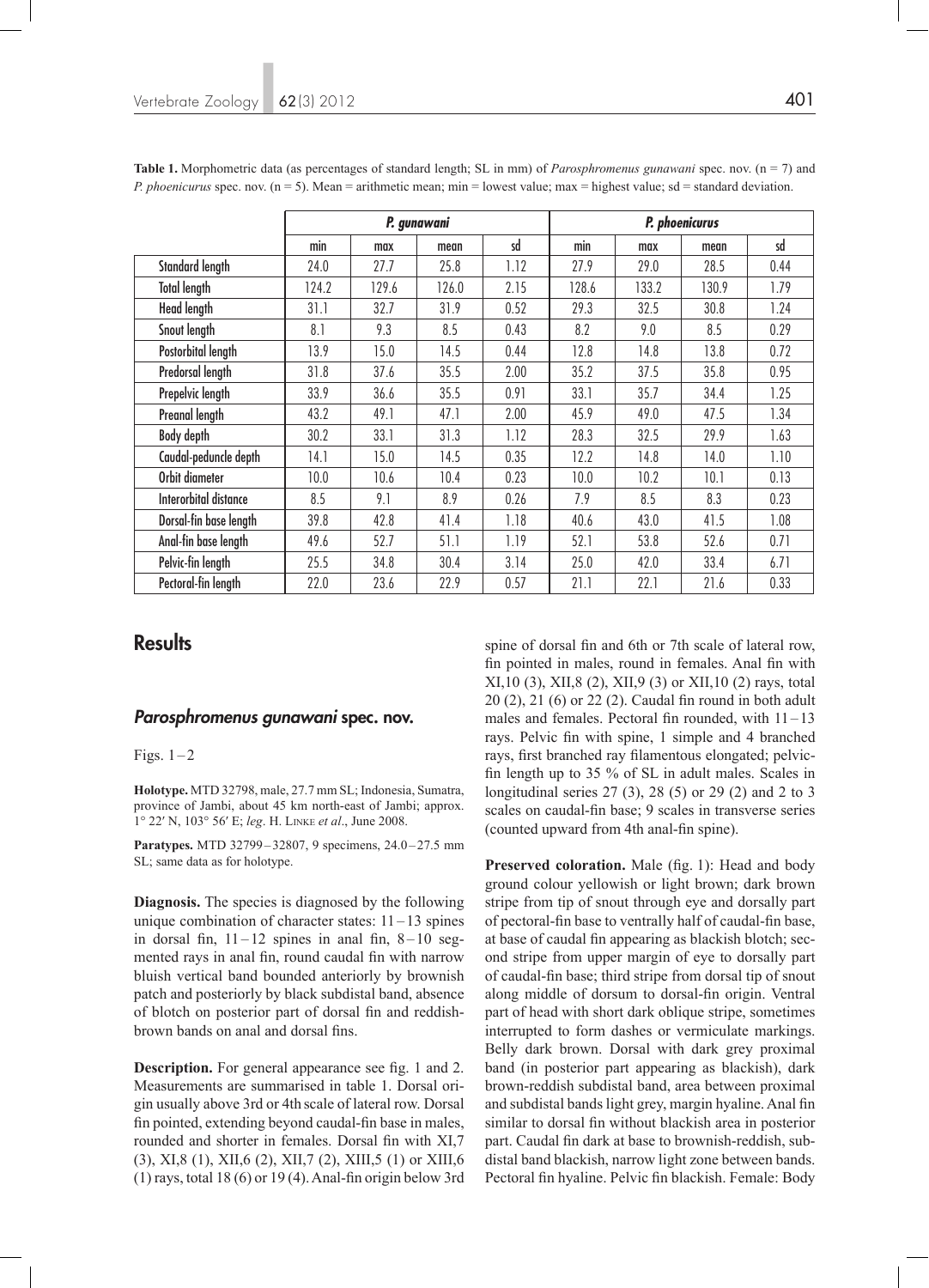as for males but paler, belly brownish. Ventral part of head and throat without dark markings. Dorsal, anal and caudal fins dark grey with hyaline margin and brownish subdistal band. Pectoral fin hyaline. Pelvic fin brownish.

Live coloration. Male (fig. 2): Ground colour of head and body yellowish to light brownish. Belly and ventral part of head dark. Dark stripes on body as described above. Dorsal and anal fins with blackish band at fin base, followed by iridescent light blue band; subdistal band brown-reddish, margin light blue. Caudal fin dark at base to brown, surrounded by light blue margin, subdistal band reddish-brown, followed by narrow light blue margin. Pelvic fin vivid bluish-turquoise, filament darker. Pectoral fin hyaline.

**Distribution.** The species occurs in the north-east of the province of Jambi on the Indonesian island of Sumatra (fig. 5).

**Habitat notes.** The type locality of *P*. *gunawani* is a peat swamp associated with a shallow pond (water depth about 30 to 100 cm). The surface was in parts densely covered with aquatic plants. The water was shadowed by trees and shrubs. At time of the observations (May) the water was dark brown, and because of heavy rainfall it exhibited a slight current. The water had a temperature of about 29 °C, a pH value of 4.1, and an electrical conductivity of 30 µS/cm.

**Comparative notes.** *Parosphromenus gunawani* spec. nov. is distinguished from *P. parvulus* and *P. ornaticauda* by a higher number of spines in the anal fin (> 10 versus < 10), from *P. paludicola* and *P. quindecim* by a lower number of spines in the dorsal fin (< 14 in *P. gunawani* versus > 16 in *P. paludicola* and usually > 13 in *P. quindecim*). The lack of a conspicuous bright red band or red patches on the dorsal, anal, and caudal fins differentiate it from *P. alfredi*, *P. phoenicurus*, *P. opallios*, and *P. tweediei*. It may distinguished by a round caudal fin from *P. phoenicurus* (rhombic caudal fin) and *P. deissneri*, *P. filamentosus*, and *P. paludicola* (all with a lanceolate caudal fin with filamentous rays). It is distinguished from *P. allani*, *P. opallios*, and *P. sumatranus* by the absence of a black blotch on the posterior part of the dorsal fin (versus dark blotch present) and from *P. linkei*, *P. pahuensis*, and *P. paludicola* by the absence of  $1-3$  conspicous black dots in the middle of the midlateral stripe (versus present). It differs from *P*. *anjunganensis*, *P. filamentosus*, *P. linkei*, *P. paludicola*, and *P. sumatranus* by having a pattern of bands on the caudal fin (versus caudal fin plain or with spots). *Parosphromenus bintan*, *P. harveyi*, and *P. nagyi* can be distinguished from the new species by the presence of a broad bluish band on the caudal fin (versus a narrow bluish stripe bounded anteriorly by a brownish zone in *P*. *gunawani*).

**Etymology.** The species is named in honour of Gunawan 'Thomas' Kasim, who, together with Horst Linke and others, collected the type specimens of this taxon. The name is a masculine singular genitive.

**Remarks.** This species is known as *Parosphromenus* spec. "Danau Rasau" in the aquarium trade and hobby literature (Linke, 2008).

#### *Parosphromenus phoenicurus* spec. nov.

#### Figs.  $3-4$

**Holotype.** MTD 32808, male, 29.0 mm SL; Indonesia, Sumatra, province of Riau, Langgam (about 40 km south-east of Pekanbaru); approx. 0° 11′ N, 101° 38′ E; *leg*. H. Linke *et al*., Jan. 2008.

**Paratypes.** MTD 32809-32813, 5 specimens, 17.6-28.8 mm SL; same data as for holotype.

**Diagnosis.** The species is characterised by  $11-13$ spines in dorsal fin,  $6 - 7$  segmented rays in dorsal fin,  $11 - 13$  spines in anal fin,  $8 - 11$  segmented rays in anal fin, and is distinguished from other species of genus by rhombic shape of caudal fin in adult males (versus round or lanceolate with filaments).

**Description.** For general appearance see fig. 3 and 4. Measurements are summarised in table 1. Dorsal origin usually above 3rd or 4th scale of lateral row. Dorsal fin pointed, extending beyond caudal-fin base in males, rounded and shorter in females. Dorsal fin with XI,6 (1), XI,7 (2), XII,7 (2) or XIII,7 (1) rays, total 17 (1), 18 (2), 19 (2), or 20 (1). Anal-fin origin below 3rd spine of dorsal fin and 6th or 7th scale of lateral series, fin pointed in males, round in females. Anal fin with XI,11 (2), XII,9 (2), XIII,8 (1), or XIII,11 (1), total 21 (3), 22 (2), or 24 (1). Caudal fin rhombic in larger males, round in young males and females. Pectoral fin rounded, with 12 or 13 rays. Pelvic fin with spine, 1 simple and 4 branched rays, first branched ray prolonged into filament; pelvic-fin length up to 45% of SL in adult males. Scales in longitudinal series 28 (3), 29 (2), or 30 (1), and 2 to 3 scales on caudal-fin base; 9 or 10 scales in transverse series (counted upward from 4th anal-fin spine).

**Preserved coloration.** Male (fig. 3): head and body ground colour yellowish brown; a dark brown stripe from tip of snout through eye and dorsally part of pectoral-fin base to ventrally half of caudal-fin base; sec-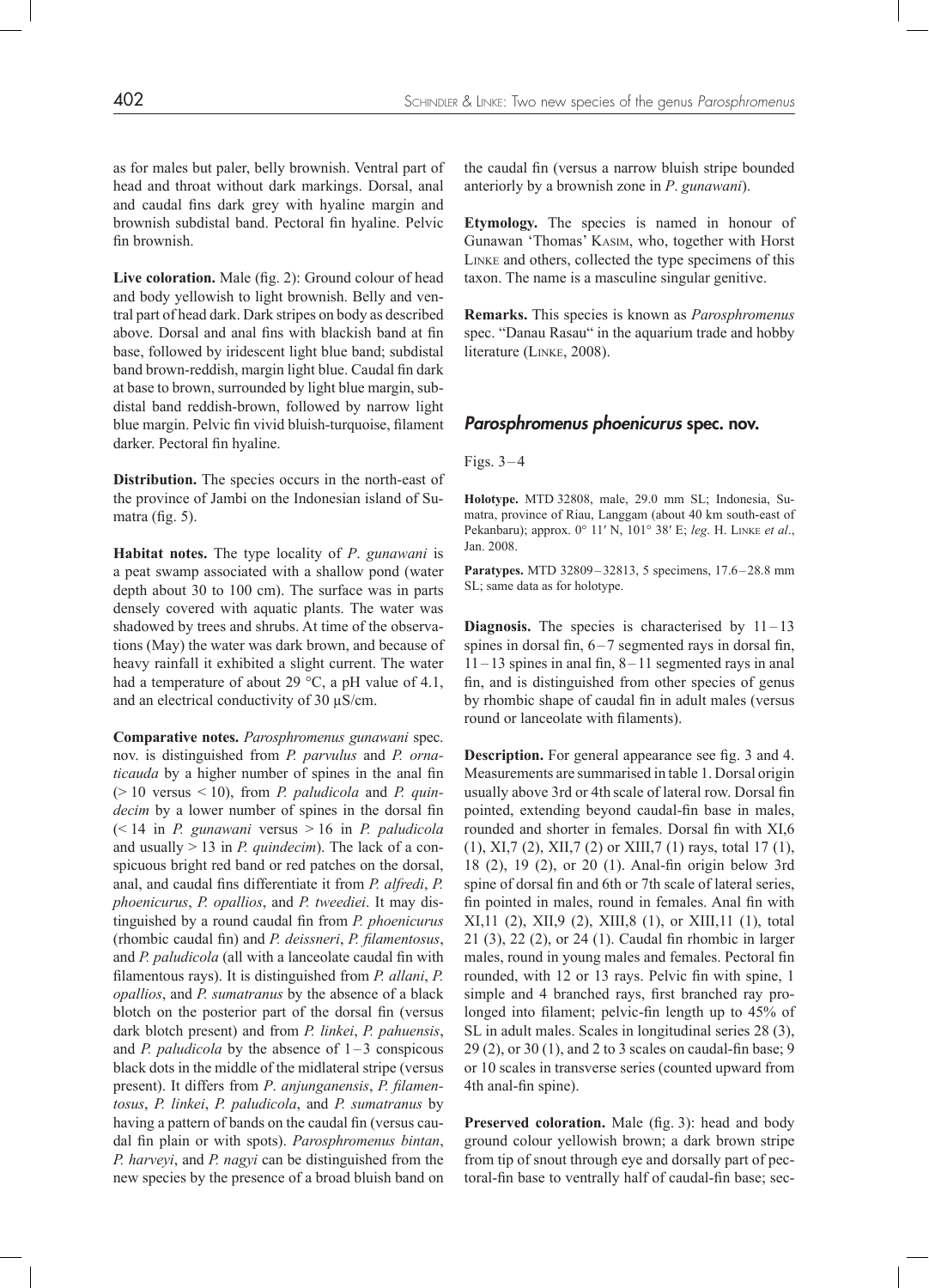

**Fig. 3.** Holotype (MTD 32808) of *Parosphromenus phoenicurus* spec. nov. (adult male, 29.0 mm SL).



**Fig. 4.** *Parosphromenus phoenicurus* spec. nov. (adult male) in the aquarium.

ond stripe from upper margin of eye to dorsally part of caudal-fin base; third stripe from dorsal tip of snout along middle of dorsum to dorsal-fin origin. Ventral part of head with some short dark oblique dashes and/ or vermiculated markings. Belly dark brown or blackish. Dorsal and anal fin with five longitudinal bands or thin lines, from distal to proximal: thin hyaline band, blackish band, thin hyaline line, reddish-brown band, dark band at fin base. Caudal fin with conspicuous almost triangular dark patch, surrounded by broad reddish-brown band, followed by narrow hyaline band, blackish subdistal band, and narrow hyaline margin. Pectoral fin hyaline. Pelvic fin blackish. Female: Body and head as for male but paler, belly brownish. Dorsal, anal, and caudal fins dark grey with hyaline margin and dark brownish subdistal band. Pectoral fin hyaline. Pelvic fin dark brownish.

Live coloration. Male (fig. 4): Ground colour of head and body yellowish to light brownish. Belly and ventral part of head dark. Stripes (as described above) blackish. Dorsal and anal fin with blackish band at fin base, followed by vivid red or crimson band, narrow iridescent light bluish band (more turquoise anteriorly), subdistal black band, and light blue margin. Caudal fin with almost triangular dark black patch, surrounded by vivid red or crimson band, light bluish band, subdistal black band, and light blue margin. Pelvic fin iridescent bluish-turquoise, filament black. Pectoral fin hyaline.

**Distribution.** Currently known only from the Sungai Kampar river drainage at Langgam (about 40 km south-east of Pekanbaru), province of Riau in the centre of Sumatra, Indonesia (Fig. 5).

**Habitat notes.** The type locality is a blackwater swamp area near to Kota Kerincikiri, Sumatra Riau. In January 2008 Linke measured the following water parameters: pH 5.25, conductivity 7 µS/cm, and water temperature 26.8 °C.

**Comparative notes.** *Parosphromenus phoenicurus* spec. nov. is diagnosed by the rhombic caudal fin in adult males. It is further distinguished from *P. parvulus* and *P. onaticauda* by a higher number of spines in the anal fin (> 10 versus < 10), from *P. paludicola* and *P. quindecim* by a lower number of spines in dorsal fin (< 14 in *P. phoenicurus* versus > 16 in *P. paludicola* and usually > 13 in *P. quindecim*). It differs from *P. rubrimontis* in usually having more than 8 segmented rays in the anal fin (versus < 9 in *P. rubrimontis*). It may be differentiated from *P*. *anjunganensis*, *P. bintan*, *P. deissneri*, *P. filamentosus*, *P. gunawani* spec. nov.*, P. harveyi*, *P. linkei*, *P. nagyi*, *P. ornaticauda*,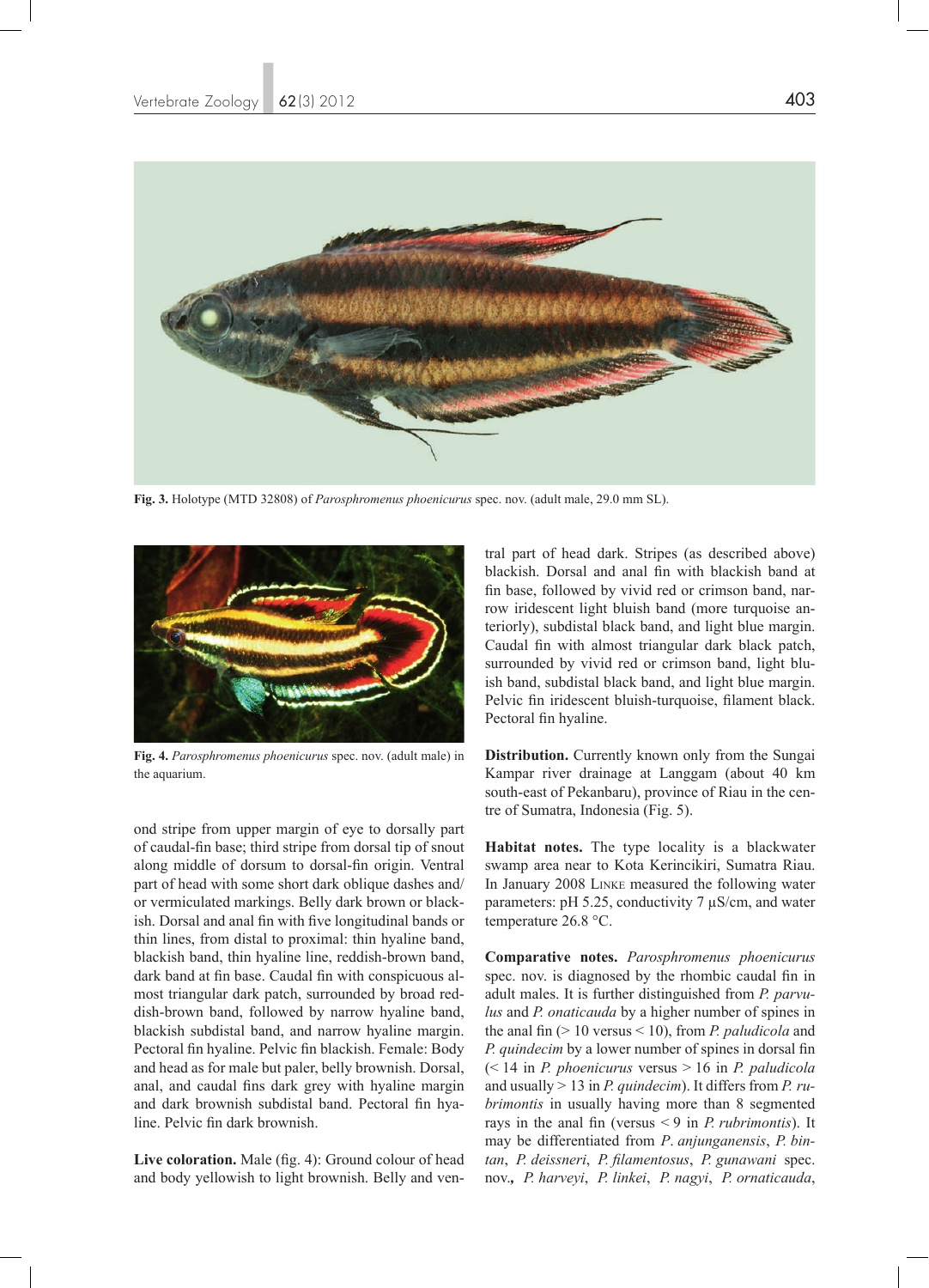*P. paludicola*, *P. parvulus*, and *P. sumatranus* by a bright, conspicuous crimson band in the dorsal, anal, and caudal fins. It differs from *P. tweediei* by the presence of a light bluish band between subdistal black and bright red bands in the unpaired fins (versus blue band strongly reduced or absent). It is distinguished from *P. allani*, *P. opallios*, and *P. sumatranus* by the absence of a black blotch on the posterior part of the dorsal fin (versus dark blotch present), and from *P. linkei*, *P. pahuensis*, and *P. paludicola* by the absence of 1–3 conspicuous black blotches in the middle of the midlateral stripe (versus presence of such blotches).

**Etymology.** The species name (a noun in apposition) is derived from the Greek words *phoinix* (crimson) and *oura* (tail), and is an allusion to the colour pattern of the caudal fin.

**Remarks.** The species was introduced in the aquarium literature as *Parosphromenus* spec. "Langgam" by Linke (2008).



**Fig. 5.** Island of Sumatra, showing collecting sites for *P. phoenicurus* spec. nov. (yellow dot) and *P. gunawani* spec. nov. (red dot).



**Fig. 6.** *Parosphromenus bintan* (adult male).

Africa and South America (among others, the species of the genera *Aphyosemion* and *Rivulus*) where closely-related species differ in colour pattern and/or fin shape in males only (HUBER, 1998; COSTA, 2006). Those differences are documented as playing an important role in mate choice (HUBER, 1998). These species of tropical African and Neotropical aplocheiloid killifish share the often bright coloration and size of, and occupy a similar ecological niche to, the species of Parosphromenus (pers. obs.; cf. HUBER, 1998; COSTA, 2006). Hence it is valid to suppose that a similar mechanism of speciation to that described for the killifishes also occurs in *Parosphromenus*. Thus colour pattern and fin shape may be regarded as producing a kind of pre-mating reproductive isolation, and hence these characters or character states (used to diagnose the species) not only represent phenotypical differences

### **Discussion**

The species treated here are similar to the type species of the genus, *Parosphromenus deissneri* (as far as is known endemic to the island of Bangka), in general appearance and meristic data (cf. KOTTELAT  $&$  NG, 1998; 2005). Thus, the inclusion of the two new species in the genus *Parosphromenus* is beyond dispute. During phylogenetic analysis of the labyrinthfishes (Anabantoidei) based on molecular data, *Parosphromenus* was found to be a monophyletic assemblage (Rüber *et al*., 2006).

There are only a few clear-cut interspecific differences in meristic characters within the genus (KOTTELAT  $\&$  NG, 2005). The main criteria for species determination are the colour pattern and the caudalfin shape in males (KOTTELAT  $&$  NG, 1998; 2005). The species from Sumatra are morphologically similar and almost indistinguishable in their meristic characters. Hence the taxonomic conclusions presented herein and the differentiation of *Parosphromenus* species from Sumatra are based on the observed caudal-fin shape and colour patterns of males. These characters (colour pattern and caudal-fin shape in males) are assumed to be a major factor in female mate preference in *Betta*  and *Parosphromenus* (e.g. SCHMIDT, 1996; WITTE & SCHMIDT, 1992; KOTTELAT & NG, 2005). Sexual selection has been recognised as a possible force that drives speciation and maintains species distinctness (e.g. PANHUIS *et al.*, 2001; KOCHER, 2004). There are several cases known within the aplocheiloid killifishes from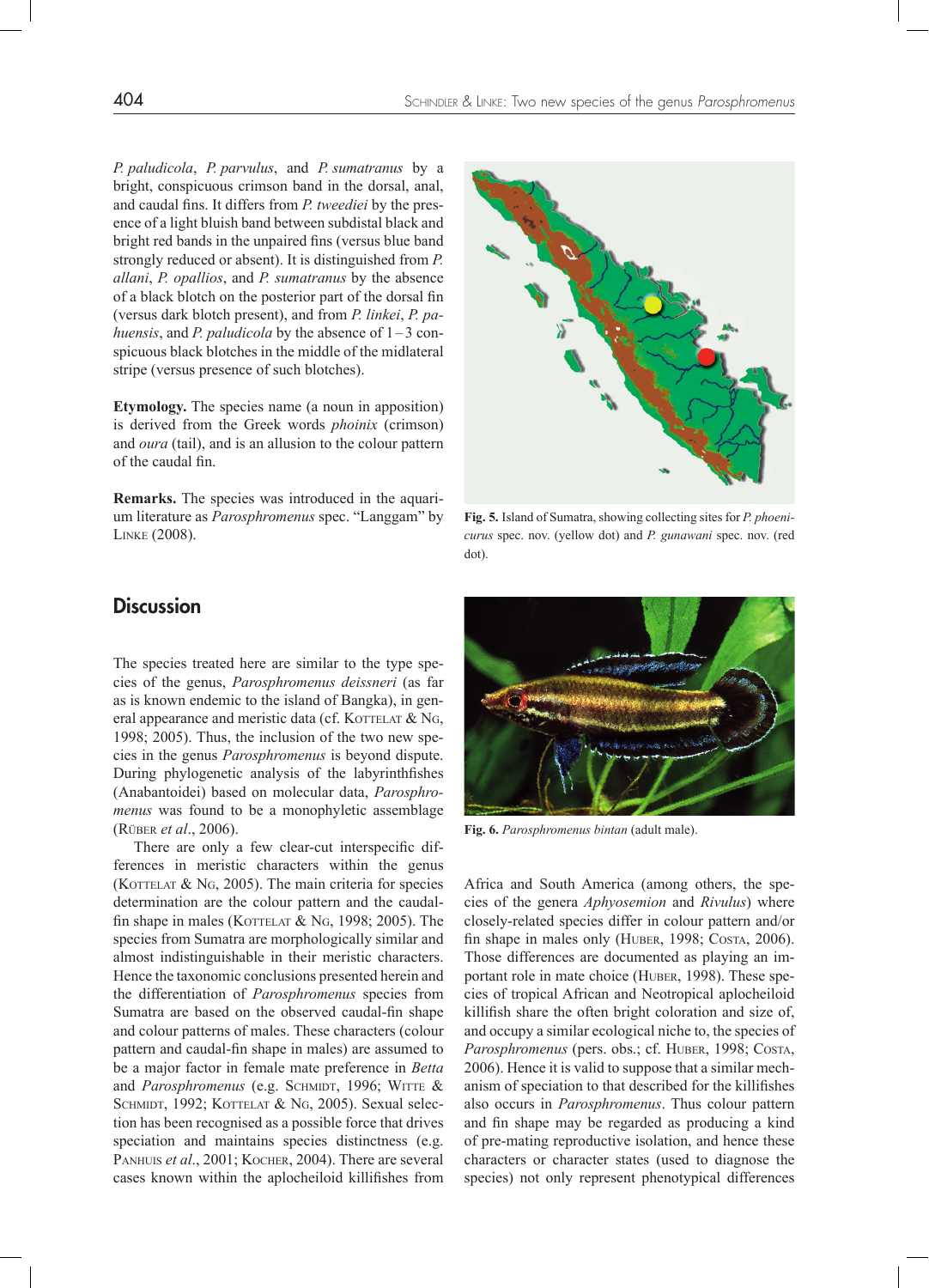but also have biological significance. Fin shape and colour pattern are regarded as reliable diagnostic characters within the genus (KOTTELAT  $&$  NG, 2005).

Based on the shared colour pattern, *P. phoenicurus* is hypothesised to be closely related to *P. alfredi*  and *P. tweediei* (both from the Malayan Peninsula). Males of these three species exhibit bright red colour in the unpaired fins and a reduction in (*P. alfredi*, *P. phoenicurus*) or even lack of (*P. tweediei*) blue colour in the anal and caudal fins. Such a pattern might be seen as a synapomorphic trait of these species, because blue colours are more common in osphronemids and *Parosphromenus* species in particular (KOTTELAT, 1991; Kottelat & Ng, 1998; 2005). *Parosphromenus phoenicurus* is most similar to *P. alfredi*, but differs as stated in the diagnosis (see above). Furthermore, the ranges of the two species are separated by the Strait of Malacca (*P. phoenicurus* is restricted to Sumatra and *P. alfredi* to eastern Johor, peninsular Malaysia), at present a physical barrier for osphronemid fishes. There are known cases of closely-related species where one is restricted to Sumatra and the other to the Malayan Peninsula (e. g. Tan & Ng, 2005a; 2005b). Therefore it is reasonable to assume that *P. phoenicurus* represents not only a unit that can be diagnosed but also an independently evolving lineage.

*Parosphromenus gunawani* is similar (and hypothesised to be related) to *P. bintan*, a species known from Palembang (Sumatra), Bintan, and Bangka, an island adjacent to Sumatra. The two species share a round caudal-fin shape in males and the bluish (instead of bright red) band (more narrow and less prominent in *P. gunawani* than in *P. bintan*) in the unpaired fins. *Parosphromenus gunawani* differs in the characters listed in the diagnosis and comparative notes (see Fig. 2 and Fig. 6 for comparison of live colour pattern in adult males). Thus *P. gunawani* represents an independent species-group taxon in accordance with the principle of the phylogenetic species concept.

Only *P. sumatranus* (from Jambi and Sumatra Selatan) and *P. bintan* (from Palembang) have previously been recorded from Sumatra (KOTTELAT  $&$  NG, 1998; Tan & Ng, 2005b). *Parosphromenus sumatranus* is distinguished from the other species from Sumatra by possessing a conspicuous black spot on the posterior part of the dorsal-fin base (TAN  $&$  NG, 2005b).

In conclusion, the following four species are now recognised from Sumatra: *P. bintan*, *P. gunawani*, *P. phoenicurus*, and *P. sumatranus*. This, however, does not paint the complete picture of the species diversity of *Parosphromenus* from Sumatra. We are aware of forms which may deserve taxonomic treatment as separate species. Some are well-known both in the aquarium trade and the hobbyist literature (Linke, 2008). Lack of sufficient material has prevented their inclusion in the present work, and (for the time being, at least) a definitive decision as to whether they represent further new species or populations of those already described.

Dramatic ecological changes are taking place in South-East Asia as a result of deforestation and other environmental destruction (Sophi et al., 2004; Sophi *et al*., 2010). This geographical region harbours a high number of endemic species but also has the highest annual rates of deforestation and habitat loss in the tropics (Sopни *et al.*, 2010). The human-driven landscape change is expected to cause the extinction of almost the half of the region's biodiversity by 2100 (Sophi *et al*., 2004). *Parosphromenus* species are adapted to peat swamps, marshes, and forest creeks (KOTTELAT  $\&$ Ng, 1998; 2005; Linke, 2008; pers. obs.; see Habitat Notes above). So, the loss of wetland areas and the dramatic increase in deforestation are a serious threat to this kind of fish. Taxonomy may have a positive impact on conservation efforts by recognising particular populations as separate species (Morrison *et al*., 2009). Hence the description of distinct forms (units with fixed diagnostic features) as different species is an important taxonomic act.

# Acknowledgements

We thank Mary Bailey (UK) for correcting the English and for helpful suggestions. Thanks also to Axel Zarske (MTD) for depositing the material in his institute.

# References

- Bleeker, P. (1859): Negende bijdrage tot de kennis der vischfauna van Banka. – Natuurkundig Tijdschrift voor Nederlandsch Indië, **18**: 359 –378.
- Brown, B. (1987): Two new anabantoid species. The Aquarist and Pondkeeper, **52**: 34.
- Costa, W.J.E.M. (2006): Relationships and taxonomy of the killifish genus *Rivulus* (Cyprinodontiformes: Aplocheiloidei: Rivulidae) from the Brazilian Amazonas river basin, with notes on historical ecology. – Aqua, Journal of Ichthyology and Aquatic Biology, **11**: 133 –175.
- HUBER, J.H. (1998): Comparison of the old world and the new world tropical Cyprinodonts. – Société française d'ichthyologie, Paris. 112 pp.
- Klausewitz, W. (1955): See- und Süßwasserfische von Sumatra und Java. – Senckenbergiana biologica, **36**: 309 – 323.
- KOCHER, T.D. (2004): Adaptive evolution and explosive speciation: The Cichlid fish model. Nature Reviews. Genetics, **5**: 288–298.